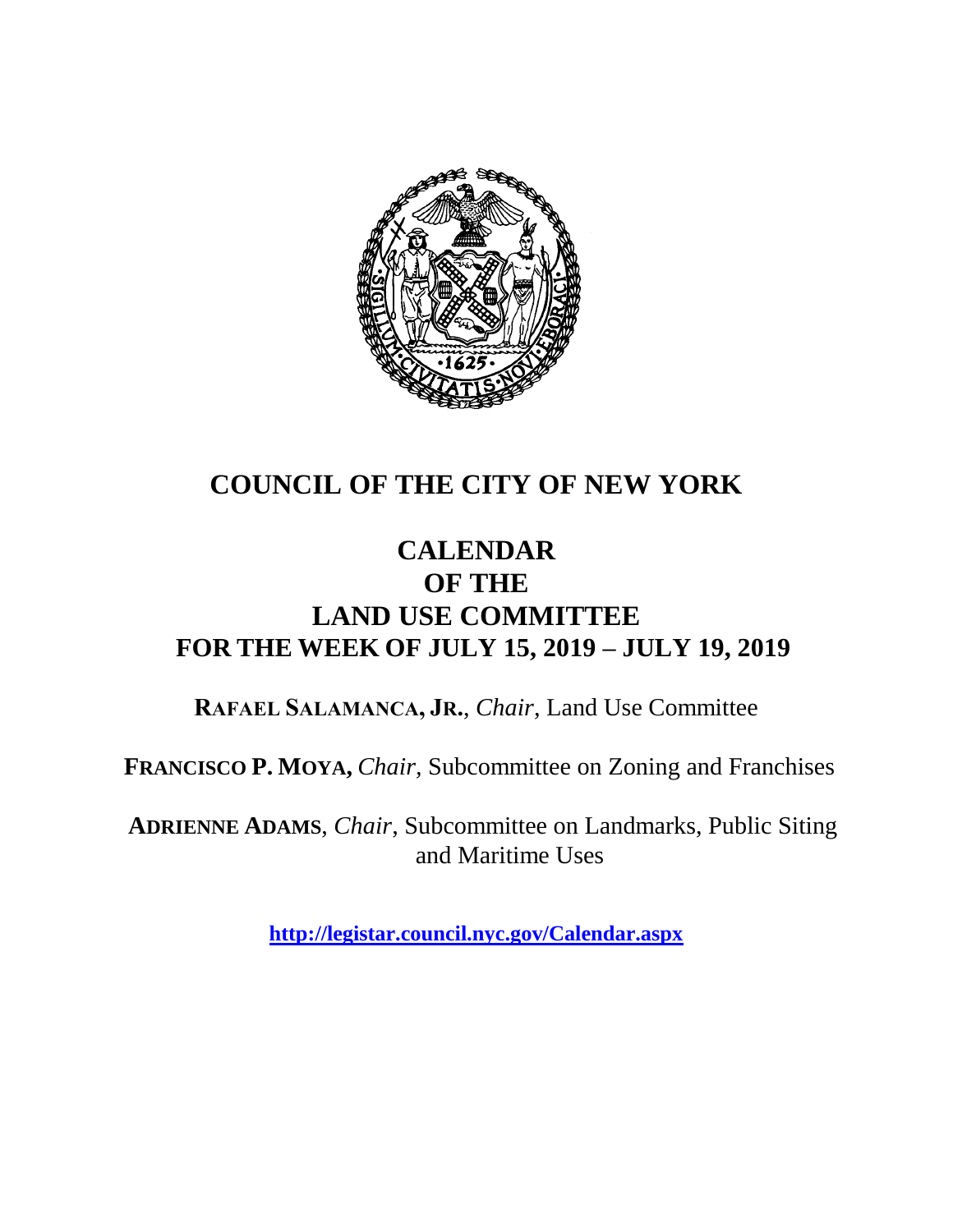#### **Table of Contents**

### **Item No. Page**

*Subcommittee on Zoning and Franchises Public Hearing/Meeting Scheduled for 07/16/19 Commencing at 9:30 A.M., Committee Room, City Hall*

|    | $2 - 3$ |
|----|---------|
| 2. | $4-6$   |
|    | $6 - 8$ |
| 4. | 8       |
|    |         |

### *Subcommittee on Landmarks, Public Siting and Maritime Uses Public Hearing/Meeting Scheduled for 07/16/19 Commencing at 1:00 P.M., 250 Broadway, 16th Floor*

|                                               | $9-10$ |
|-----------------------------------------------|--------|
| 7. 784 Courtlandt Avenue (L.U. Nos. 467, 468) | 10-11  |

*The Land Use Committee meeting scheduled for 07/18/19 will commence at 11:00 A.M. in the Committee Room, City Hall*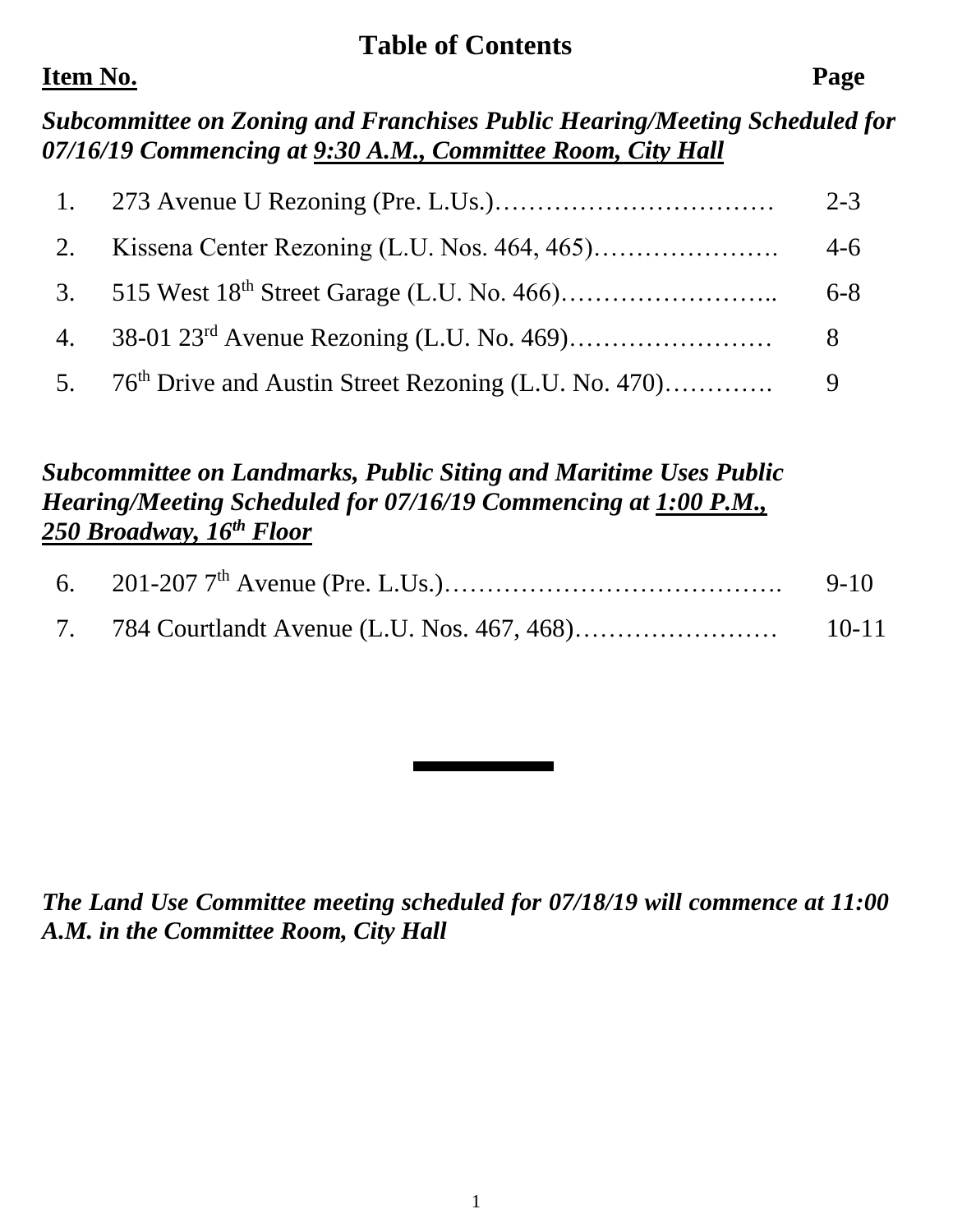## **SUBCOMMITTEE ON ZONING AND FRANCHISES**

The Subcommittee on Zoning and Franchises will hold a public hearing on the following matters in the **Committee Room, City Hall,** New York City, New York 10007, commencing at **9:30 A.M., Tuesday, July 16, 2019:**

# **PRECONSIDERED L.US. ARE RELATED PRECONSIDERED L.U. 273 AVENUE U REZONING**

## **BROOKLYN CB - 11 C 180164 ZMK**

Application submitted by Ciarafour Realty, LLC pursuant to Sections 197-c and 201 of the New York City Charter for an amendment of the Zoning Map, Section No. 28c changing from an R5B District to an R6A District property bounded by a line 100 feet northerly of Avenue U, McDonald Avenue, Avenue U, and Lake Street, as shown on a diagram (for illustrative purposes only) dated February 11, 2019 and subject to the conditions of CEQR Declaration E-525.

## **PRECONSIDERED L.U. 273 AVENUE U REZONING**

# **BROOKLYN CB - 11 N 180165 ZRK**

Application submitted by Ciarafour Realty, LLC, pursuant to Section 201 of the New York City Charter, for an amendment of the Zoning Resolution of the City of New York, modifying APPENDIX F for the purpose of establishing a Mandatory Inclusionary Housing area.

Matter underlined is new, to be added; Matter struck out is to be deleted: Matter within  $# #$  is defined in Section 12-10; \* \* \* indicates where unchanged text appears in the Zoning Resolution.

\* \* \*

**APPENDIX F Inclusionary Housing Designated Areas and Mandatory Inclusionary Housing Areas** 

\* \* \*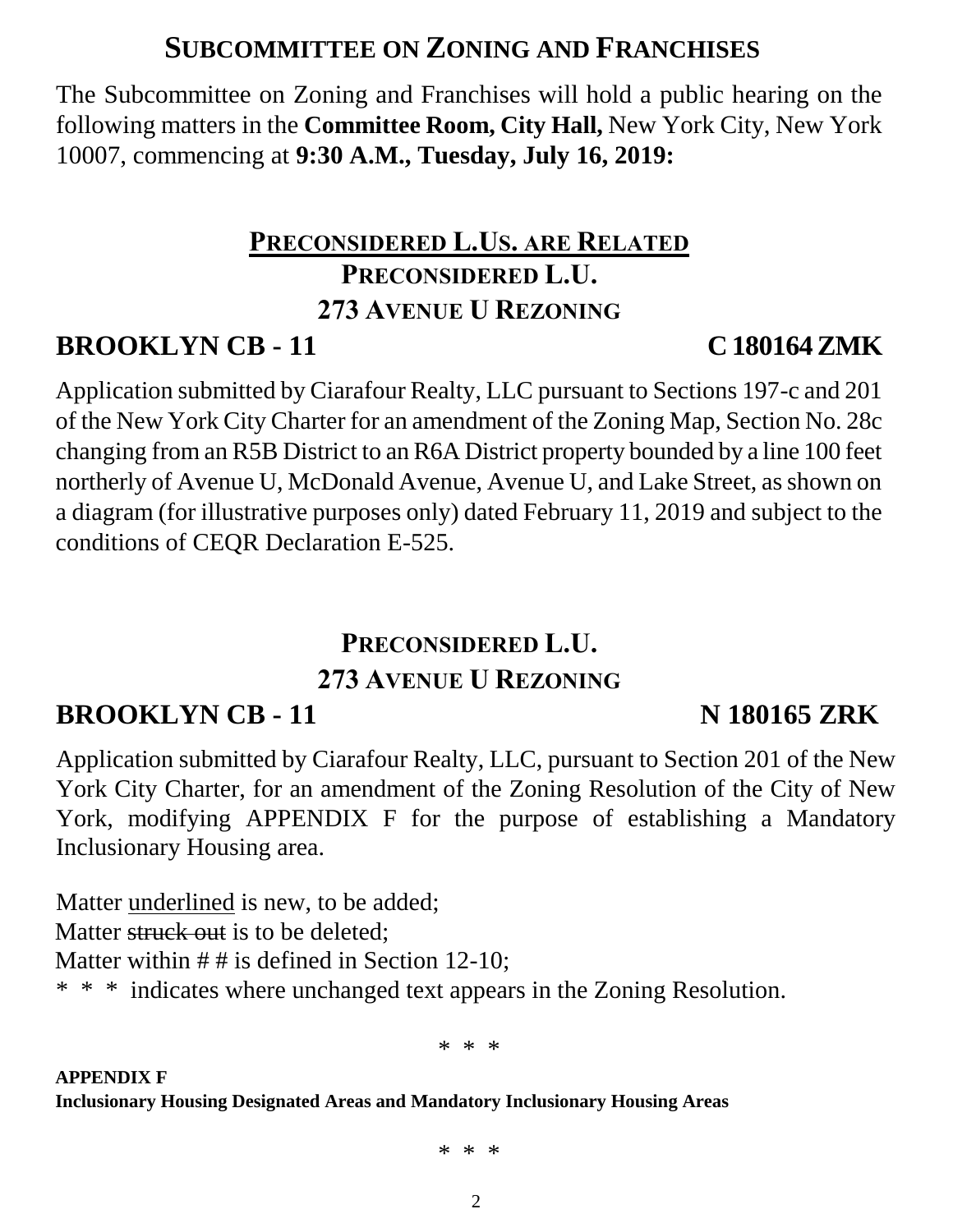## **Brooklyn Community District 11**

#### Map 1 [date of adoption]

#### [PROPOSED MAP]



Mandatory Inclusionary Housing Program Area see Section 23-154(d)(3)

Area 1 - [date of adoption] MIH Program Option 2

#### Portion of Community District 11 Brooklyn

\* \* \*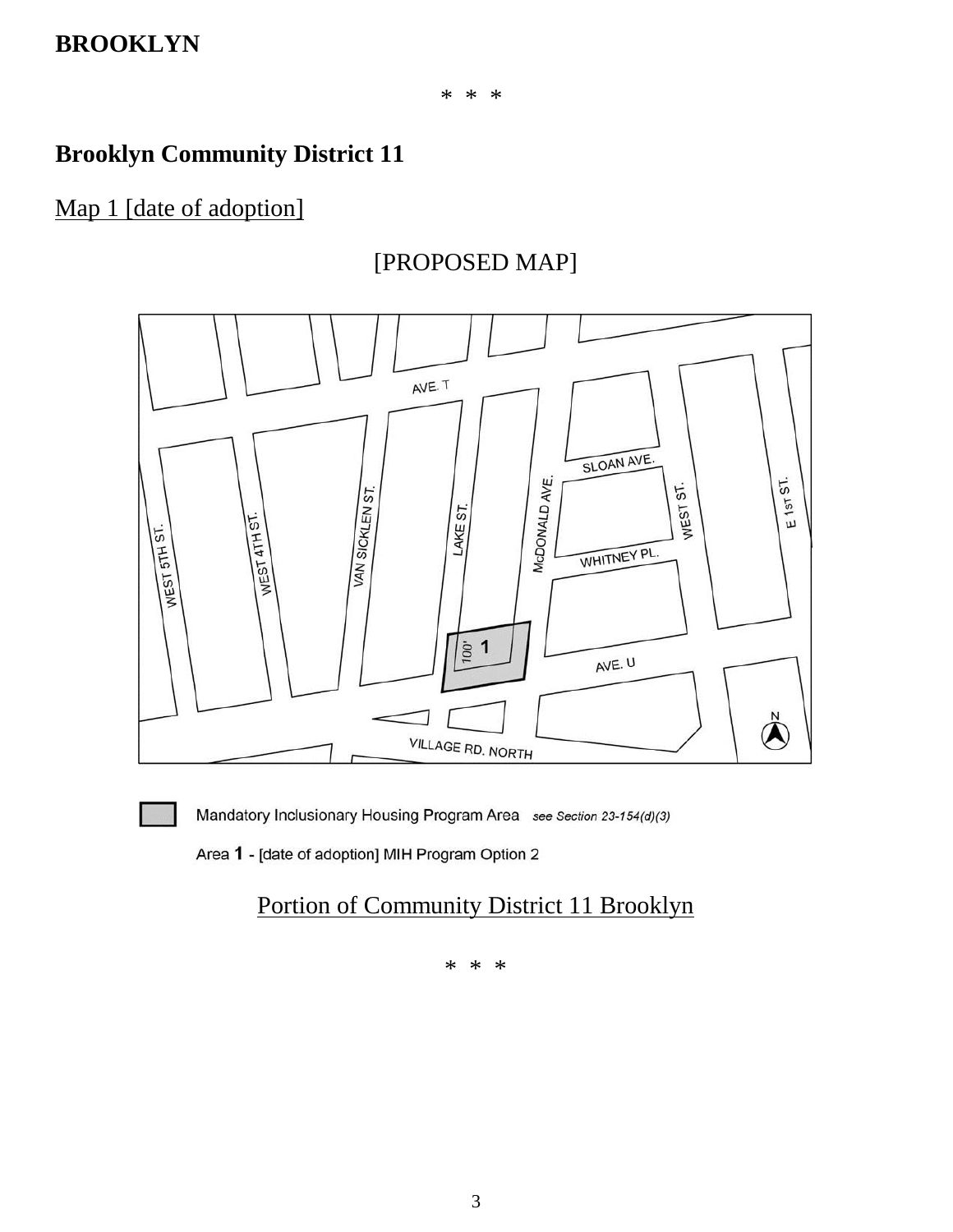## **L.U. NOS. 464 AND 465 ARE RELATED L.U. NO. 464**

*The public hearing on this item was held on June 20, 2019 and closed. It was laid over by the Subcommittee on Zoning and Franchises*

### **KISSENA CENTER REZONING**

## **QUEENS CB - 7 C 190202 ZMQ**

Application submitted by Kimco Kissena Center, LLC, pursuant to Sections 197-c and 201 of the New York City Charter for an amendment of the Zoning Map, Section No. 10d:

- 1. eliminating from within an existing R3-2 District a C2-2 District bounded by Holly Avenue, line 100 feet northeasterly of Kissena Boulevard, Laburnum Avenue, and Kissena Boulevard;
- 2. changing from an R3-2 District to an R7A District property bounded by the northeasterly centerline prolongation of Geranium Avenue, a line 100 feet southwesterly of Union Street, Holly Avenue, a line 100 feet northeasterly of Kissena Boulevard, a line 100 feet southeasterly of Holly Avenue, a line 100 feet southwesterly of Union Street, Laburnum Avenue, and Kissena Boulevard; and
- 3. establishing within the proposed R7A District a C2-3 District bounded by Holly Avenue, a line 100 feet northeasterly of Kissena Boulevard, a line 100 feet southeasterly of Holly Avenue, a line 100 feet southwesterly of Union Street, Laburnum Avenue, and Kissena Boulevard,

as shown on a diagram (for illustrative purposes only) dated January 7, 2019, and subject to the conditions of CEQR Declaration E-514.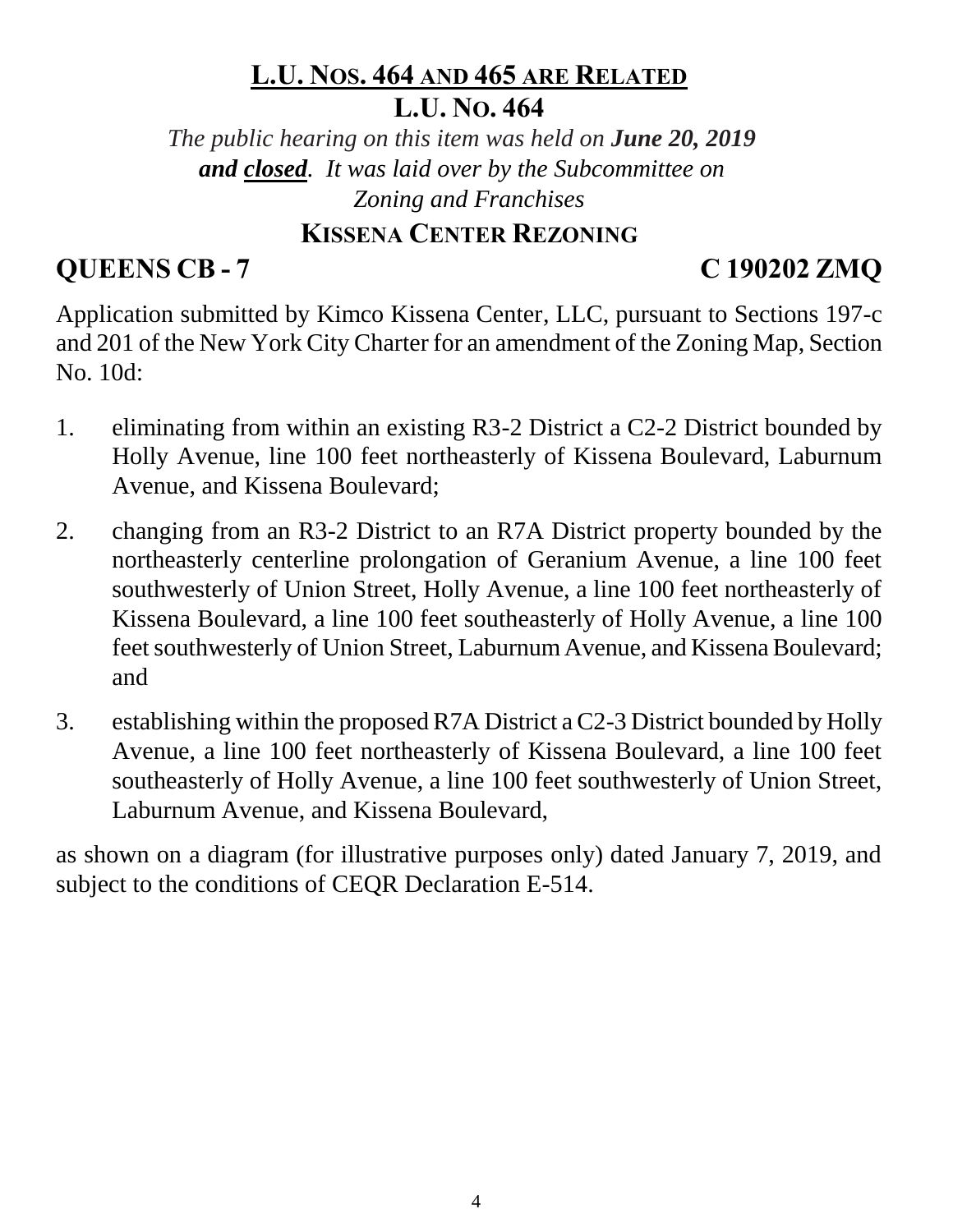### **L.U. NO. 465**

*The public hearing on this item was held on June 20, 2019 and closed. It was laid over by the Subcommittee on Zoning and Franchises*

#### **KISSENA CENTER REZONING**

## **QUEENS CB - 7 N 190203 ZRQ**

Application submitted by Kimco Kissena Center, LLC, pursuant to Section 201 of the New York City Charter, for an amendment of the Zoning Resolution of the City of New York, modifying Appendix F for the purpose of establishing a Mandatory Inclusionary Housing area, Borough of Queens, Community District 7.

Matter underlined is new, to be added;

Matter struck out is to be deleted:

Matter within  $# #$  is defined in Section 12-10;

\* \* \* indicates where unchanged text appears in the Zoning Resolution.

\* \* \*

### **APPENDIX F Inclusionary Housing Designated Areas and Mandatory Inclusionary Housing Areas**

\* \* \*

#### **QUEENS**

\* \* \*

### **Queens Community District 7**

\* \* \*

Map 3 - [date of adoption]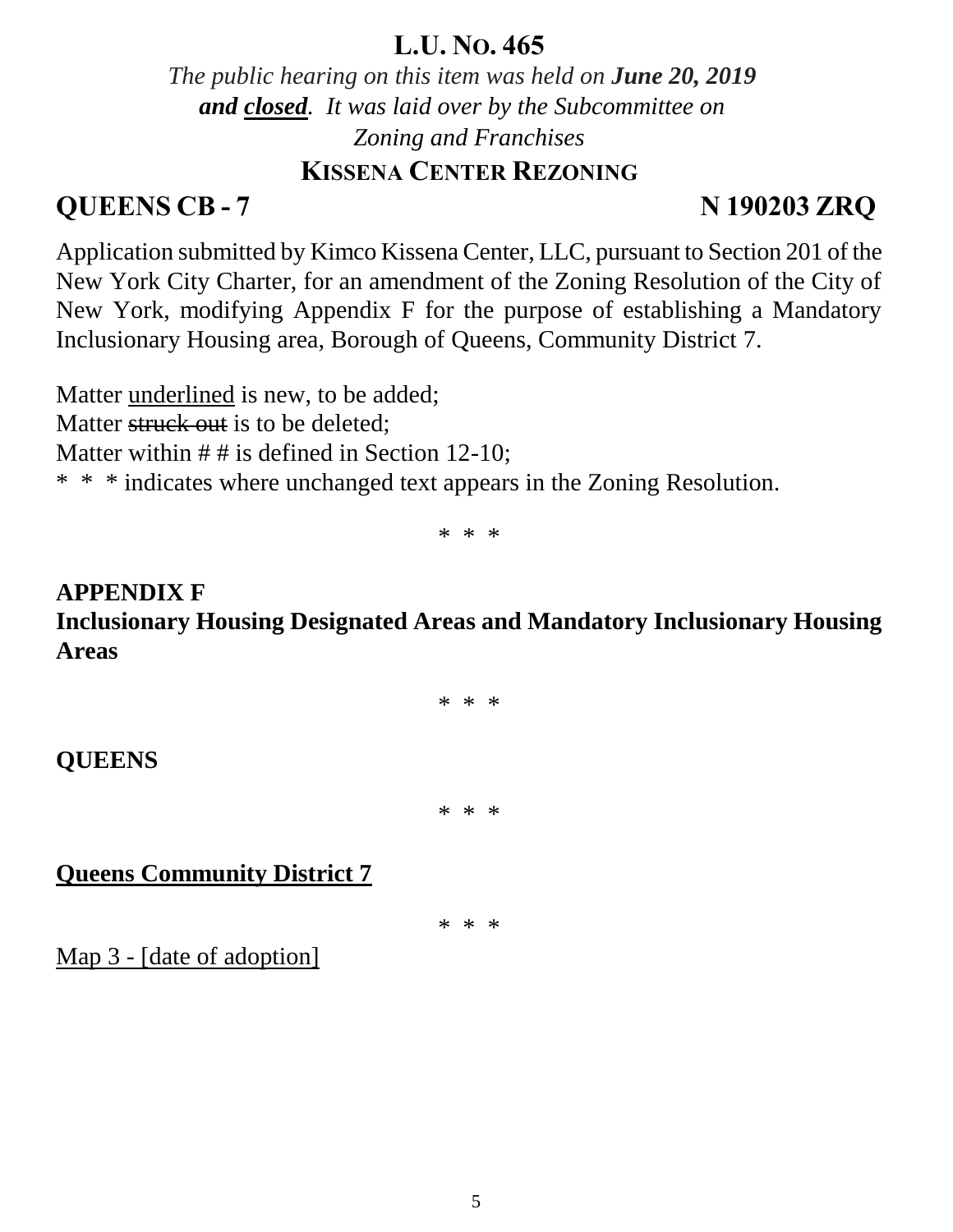#### [PROPOSED MAP]





Mandatory Inclusionary Housing Program Area see Section 23-154(d)(3)

Area 3 - [date of adoption] MIH Program Option 2

#### Portion of Community District 7, Queens

\* \* \*

## **L.U. NO. 466**

*The public hearing on this item was held on June 20, 2019 and closed. It was laid over by the Subcommittee on Zoning and Franchises* **515 WEST 18TH STREET GARAGE**

## **MANHATTAN CB - 4 C 190213 ZSM**

Application submitted by 18<sup>th</sup> Highline Associates, L.L.C., pursuant to Sections 197-c and 201 of the New York City Charter, for the grant of special permits pursuant to Section 13-45 (Special Permits for additional parking spaces) and Section 13-451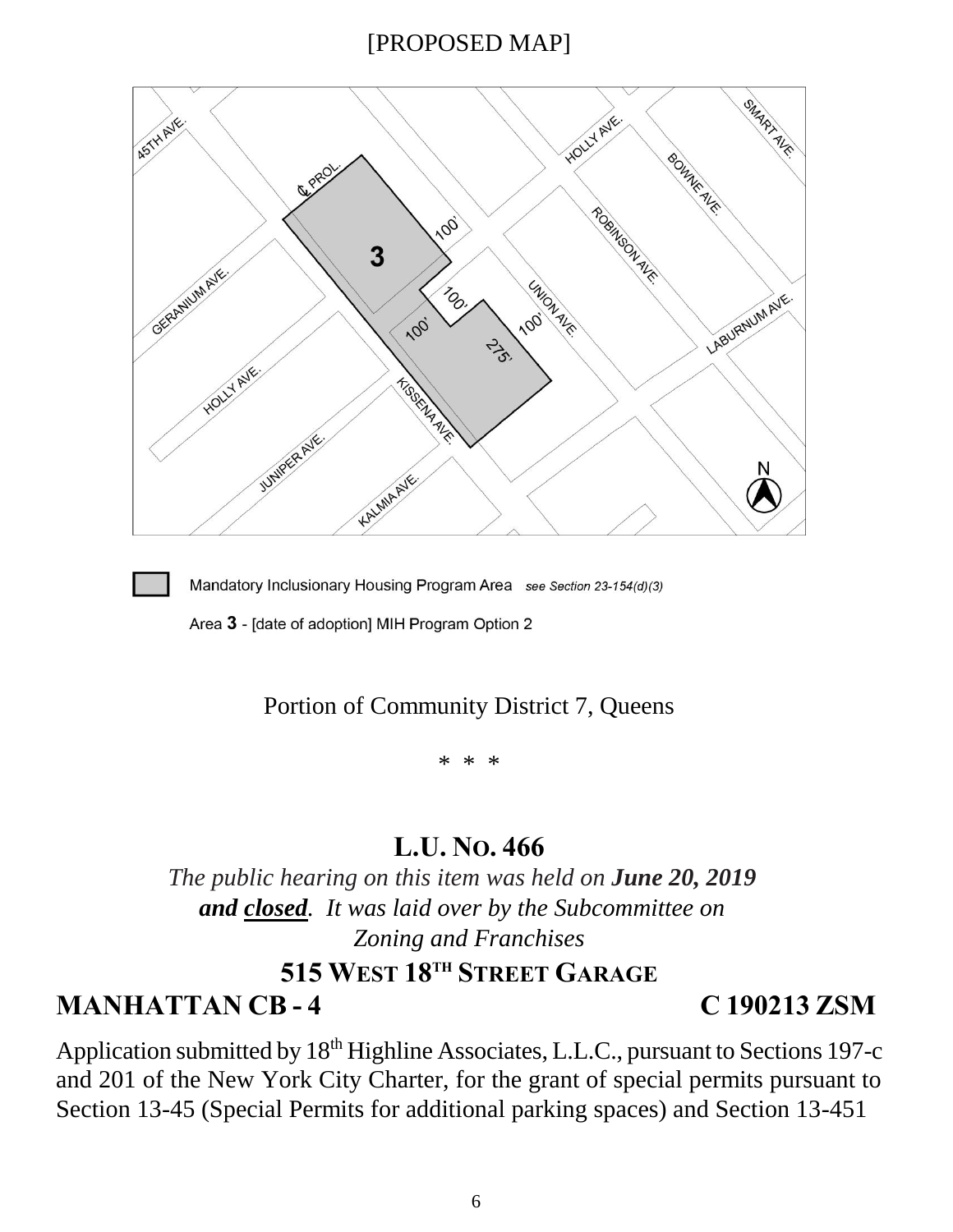(Additional parking spaces for residential growth) of the Zoning Resolution to allow an attended accessory parking garage with a maximum capacity of 180 spaces on portions of the ground floor and cellar of a proposed mixed-use building on property located at 515 West 18<sup>th</sup> Street (Block 690, Lots 12, 20, 29, 40, 54 and 1001-1026), in C6-2 and C6-3 Districts, within the Special West Chelsea District, Borough of Manhattan, Community District 4. \*

## $*197-d (b)(2)$  eligible

1. The property that is the subject of this application (C 190213 ZSM) shall be developed in size and arrangement substantially in accordance with the dimensions, specifications and zoning computations indicated on the following approved plan, prepared by Philip Habib & Associates, filed with this application and incorporated in this resolution:

| Drawing No. | Title                            | <b>Last Date Revised</b> |
|-------------|----------------------------------|--------------------------|
| $1$ OF 2    | <b>Ground Level/Site Plan</b>    | 9/28/2018                |
| 2 OF 2      | <b>Cellar Level Parking Plan</b> | 5/28/2019                |

- 2. Such development shall conform to all applicable provisions of the Zoning Resolution, except for the modifications specifically granted in this resolution and shown on the plans listed above which have been filed with this application. All zoning computations are subject to verification and approval by the New York City Department of Buildings.
- 3. Such development shall conform to all applicable laws and regulations relating to its construction, operation and maintenance.
- 4. All leases, subleases, or other agreements for use or occupancy of space at the subject property shall give actual notice of this special permit to the lessee, sublessee or occupant.
- 5. Upon failure of any party having any right, title or interest in the property that is the subject of this application, or the failure of any heir, successor, assign, or legal representative of such party, to observe any of the covenants, restrictions, agreements, terms or conditions of this resolution whose provisions shall constitute conditions of the special permit hereby granted, the City Planning Commission may, without the consent of any other party, revoke any portion of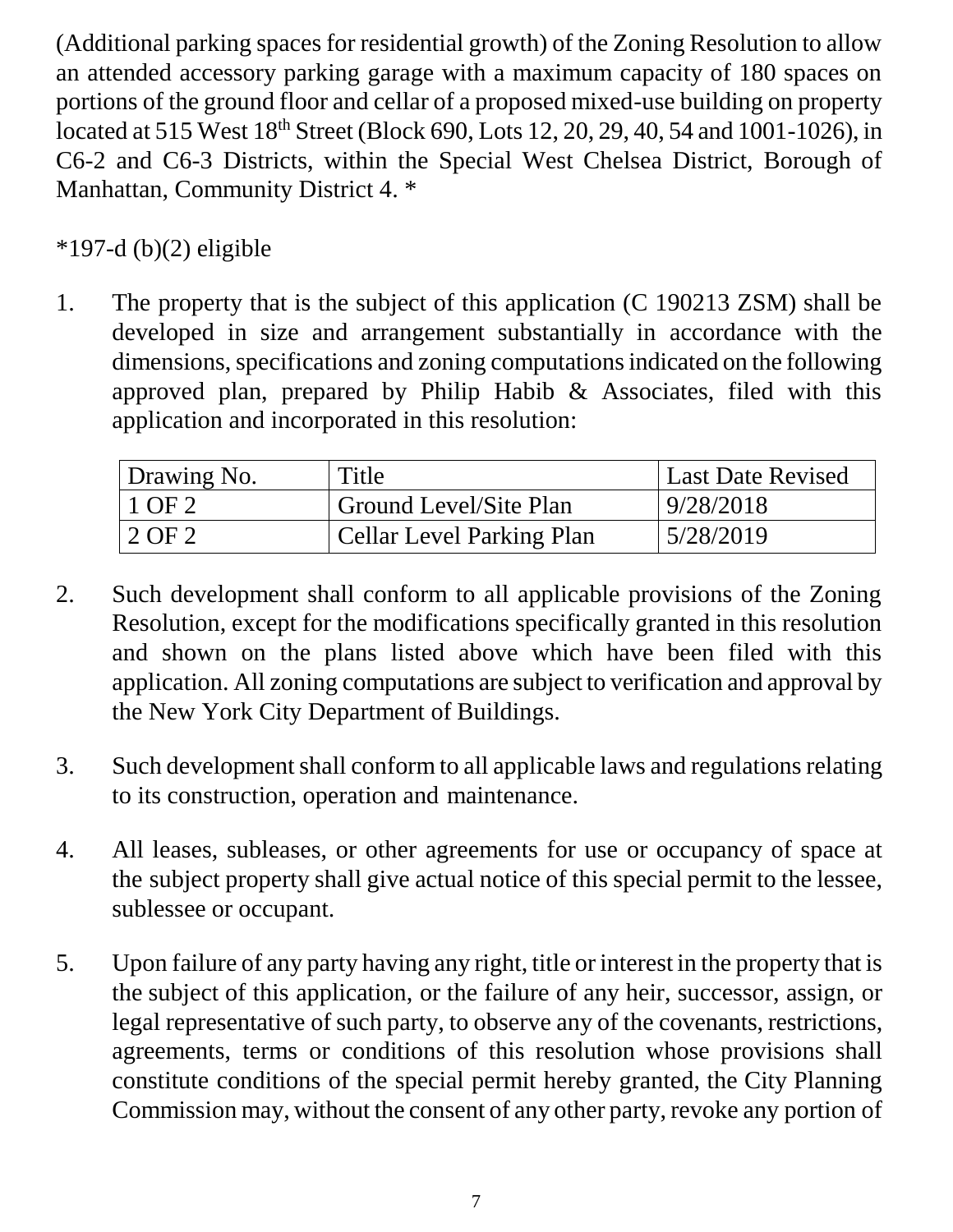or all of said special permit. Such power of revocation shall be in addition to and not limited to any other powers of the City Planning Commission, or of any other agency of government, or any private person or entity. Any such failure as stated above, or any alteration in the development that is the subject of this application that departs from any of the conditions listed above, is grounds for the City Planning Commission or the City Council, as applicable, to disapprove any application for modification, cancellation or amendment of the special permit hereby granted.

6. Neither the City of New York nor its employees or agents shall have any liability for money damages by reason of the city's or such employee's or agent's failure to act in accordance with the provisions of this special permit.

## **L.U. NO. 469**

*The public hearing on this item was held on June 20, 2019 and closed. It was laid over by the Subcommittee on Zoning and Franchises* **38-01 23rd Avenue Rezoning**

**QUEENS CB - 1 C 180315 ZMQ**

Application submitted by 23rd Avenue Realty pursuant to Sections 197-c and 201 of the New York City Charter for an amendment of the Zoning Map, Section No. 9c:

- 1. establishing within the existing R5B District a C2-3 District bounded by 38th Street, a line 150 feet northeasterly of 23rd Avenue, a line midway between 38th Street and Steinway Street, and a line 100 feet northeasterly of 23rd Avenue; and
- 2. establishing within the existing R5D District a C2-3 District bounded by 38th Street, a line 100 feet northeasterly of 23rd Avenue, a line midway between 38th Street and Steinway Street, a line 150 feet northeasterly of 23rd Avenue, Steinway Street, and 23rd Avenue;

as shown on a diagram (for illustrative purposes only) dated February 11, 2019, and subject to the conditions of CEQR Declaration E-524.

#### **L.U. NO. 470**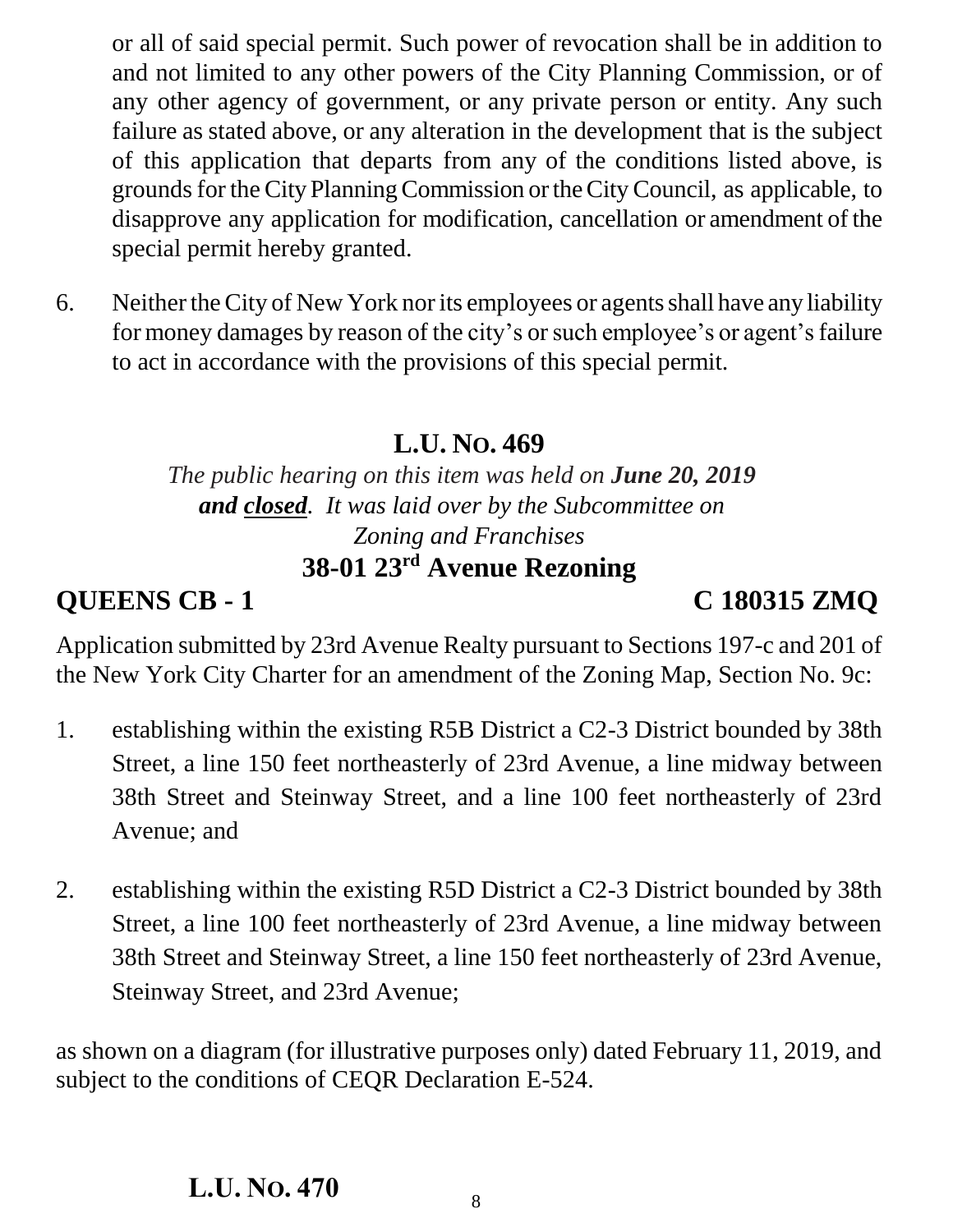## *The public hearing on this item was held on June 20, 2019 and closed. It was laid over by the Subcommittee on Zoning and Franchises* **76TH DRIVE AND AUSTIN STREET REZONING**

## **QUEENS CB - 6 C 180399 ZMQ**

Application submitted by Able Orthopedic & Sports Medicine, PC pursuant to Sections 197-c and 201 of the New York City Charter for an amendment of the Zoning Map, Section No. 14b, changing from an R2 District to an R3-2 District property bounded by 76<sup>th</sup> Drive, a line perpendicular to the southeasterly street line of 76th Drive distant 55 feet northeasterly (as measured along the street line) from the point of intersection of the southeasterly street line of 76<sup>th</sup> Drive and northeasterly street line of Austin Street,  $77<sup>th</sup>$  Avenue, and Austin Street, Borough of Queens, Community District 6, as shown on a diagram (for illustrative purposes only) dated February 11, 2019, and subject to the conditions of CEQR Declaration E-522.

### **SUBCOMMITTEE ON LANDMARKS, PUBLIC SITING AND MARITIME USES**

The Subcommittee on Landmarks, Public Siting and Maritime Uses will hold a public hearing on the following matters in the **Council Committee Room, 16th Floor, 250 Broadway,** New York City, New York 10007, commencing at **1:00 P.M. Tuesday, July 16, 2019:**

## **PRECONSIDERED L.US. ARE RELATED PRECONSIDERED L.U. 201-207 7 TH AVENUE**

## **MANHATTAN CB - 4 C 190253 HAM**

Application submitted by the Department of Housing Preservation and Development (HPD)

1) pursuant to Article 16 of the General Municipal Law of New York State for:

9 a) the designation of property located at  $201-207$  7th Avenue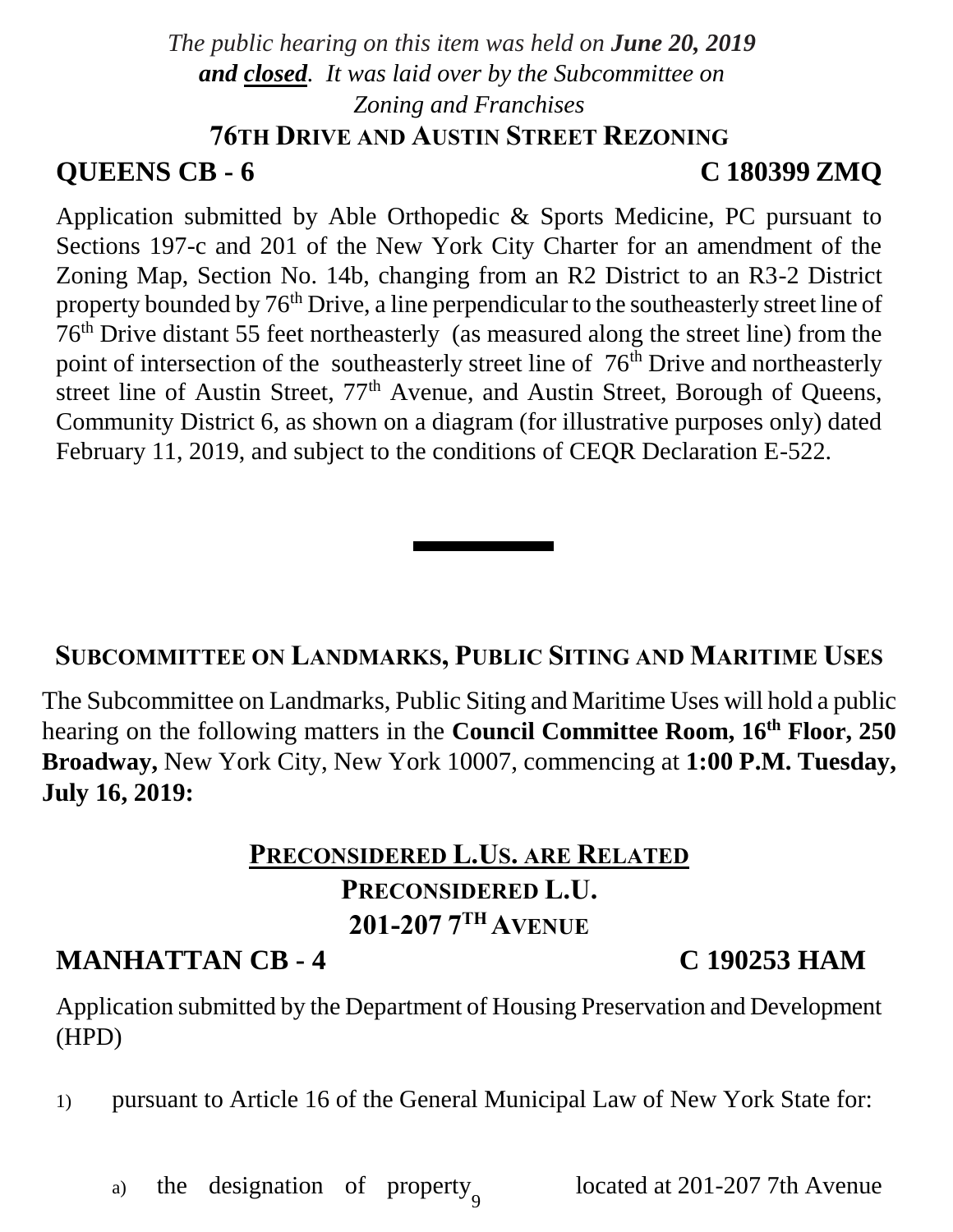(Block 797, Lots 80, 81, 82, and 83) as an Urban Development Action Area; and

- b) Urban Development Action Area Project for such area; and
- 2) pursuant to Section 197-c of the New York City Charter for the disposition of such property to a developer to be selected by HPD;

to facilitate a mixed-use development containing approximately 26 affordable residential units and commercial space.

## **PRECONSIDERED L.U. 201-207 7 TH AVENUE**

## **MANHATTAN CB - 4 20195731 HAM**

Application submitted by the New York City Department of Housing Preservation and Development pursuant to Section 577 of Article XI of the Private Housing Finance Law for the approval of a real property tax exemption for property located at  $201-207$   $7<sup>th</sup>$  Avenue (Block 797, Lots 80, 81, 82, and 83) Borough of Manhattan, Community District 4, Council District 3.

## **L.U. NOS. 467 AND 468 ARE RELATED L.U. 467**

*The public hearing on this item was held on June 20, 2019 and closed. It was laid over by the Subcommittee on Landmarks, Public Siting and Maritime Uses*

### **784 COURTLANDT AVENUE**

## **BRONX CB - 1 C 190292 HUX**

Application submitted by the Department of Housing Preservation and Development (HPD) pursuant to Section 505 of Article 15 of the General Municipal (Urban Renewal) Law of New York State and Section 197-c of the New York City Charter, for the fourth amendment to the Melrose Commons Urban Renewal Plan for the Melrose Commons Urban Renewal Area.